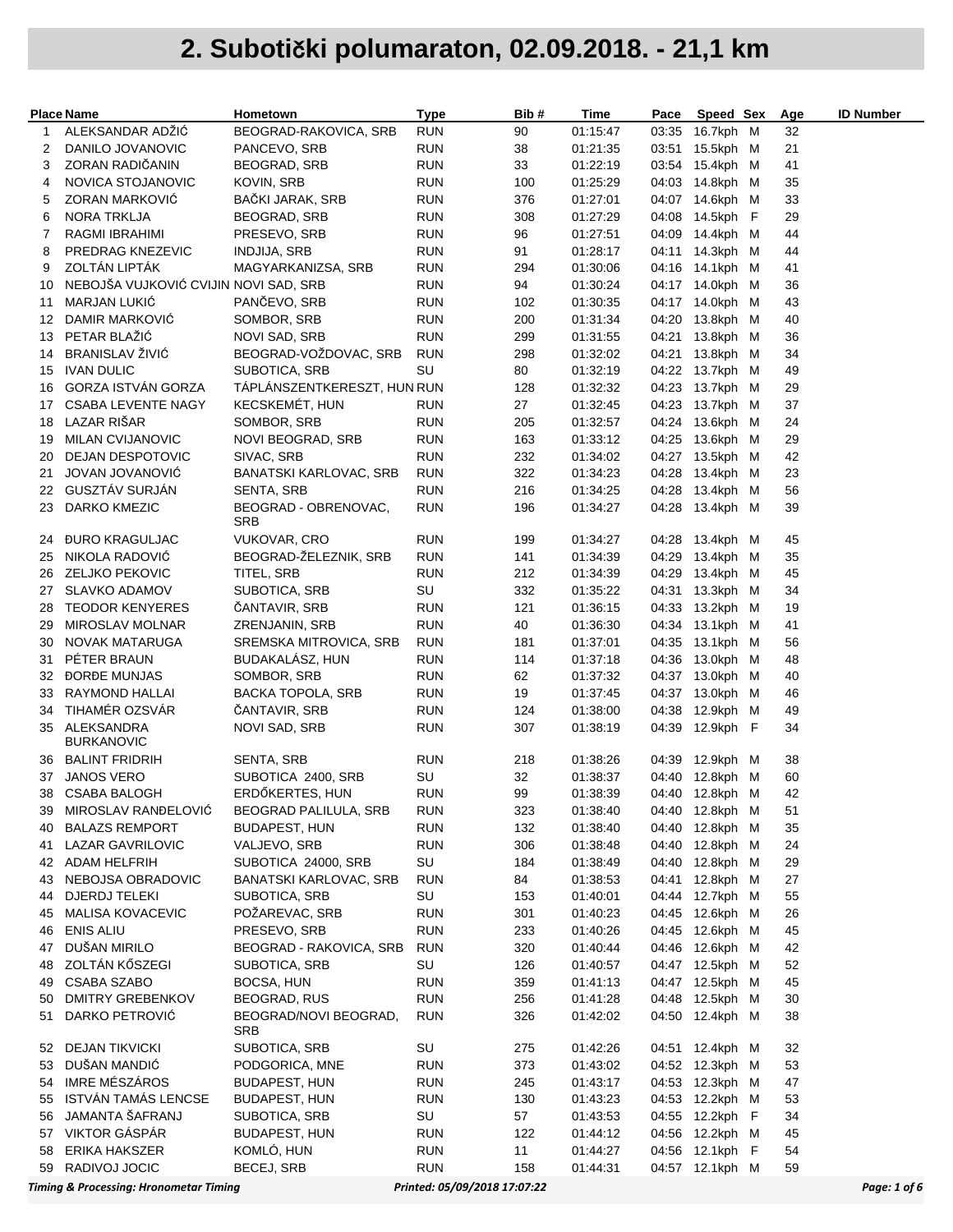|    | <b>Place Name</b>                     | Hometown                            | Type       | Bib #          | Time     | Pace  | Speed Sex       | Age | <b>ID Number</b> |
|----|---------------------------------------|-------------------------------------|------------|----------------|----------|-------|-----------------|-----|------------------|
| 60 | NEMANJA RAJKOVIĆ                      | SUBOTICA, SRB                       | SU         | 44             | 01:44:36 |       | 04:57 12.1kph M | 29  |                  |
| 61 | NEBOJŠA ĆIROVIĆ                       | VOZDOVAC-BEOGRAD, SRB               | <b>RUN</b> | 300            | 01:44:52 | 04:58 | 12.1kph M       | 34  |                  |
| 62 | DRAGOMIR ILIĆ                         | OBRENOVAC, SRB                      | RUN        | 222            | 01:45:24 | 04:59 | 12.0kph M       | 36  |                  |
| 63 | DANIJEL MANDIC                        | SUBOTICA, SRB                       | SU         | 274            | 01:45:26 | 04:59 | 12.0kph M       | 40  |                  |
| 64 | SAŠA STOJANOVIĆ                       | SENTA, SRB                          | <b>RUN</b> | 195            | 01:45:29 | 04:59 | 12.0kph M       | 31  |                  |
| 65 | NENAD BOGAR                           | SUBOTICA, SRB                       | SU         | 288            | 01:45:31 |       | 05:00 12.0kph M | 38  |                  |
| 66 | <b>ЂО РЂЕ СЛАДАКОВИ</b> ЕС ОМБОР, SRB |                                     | RUN        | 238            | 01:45:33 | 05:00 | 12.0kph M       | 35  |                  |
| 67 | JÓZSEF FARAGÓ                         | MAGYARKANIZSA, SRB                  | RUN        | 293            | 01:45:47 | 05:00 | 12.0kph M       | 45  |                  |
| 68 | <b>OND BAKOS</b>                      | SENTA, SRB                          | RUN        | 217            | 01:45:51 | 05:00 | 12.0kph M       | 54  |                  |
| 69 | LÁSZLÓ CSORDALICS                     | SUBOTICA, SRB                       | SU         | 269            | 01:46:12 |       | 05:01 11.9kph M | 30  |                  |
| 70 | MILOŠ ELESIN                          | NOVI SAD, SRB                       | RUN        | 170            | 01:46:45 |       | 05:03 11.9kph M | 25  |                  |
| 71 | MIHAJLO PETROVIĆ                      | BEOGRAD-ZVEZDARA, SRB               | RUN        | 334            | 01:46:54 |       | 05:03 11.8kph M | 23  |                  |
| 72 | MARKO JOVIČIĆ                         | BEOGRAD-ŽELEZNIK, SRB               | RUN        | 333            | 01:46:55 |       | 05:03 11.8kph M | 30  |                  |
| 73 | MIRKO VOJINOVIĆ                       | PANČEVO, SRB                        | RUN        | 142            | 01:47:12 | 05:04 | 11.8kph M       | 52  |                  |
| 74 | <b>IVICA VUČKOVIĆ</b>                 | VELIKA KOPANICA, CRO                | RUN        | 365            | 01:47:17 |       | 05:05 11.8kph M | 52  |                  |
| 75 | PETAR JOVANOVIC                       | KRAGUJEVAC, SRB                     | RUN        | 239            | 01:47:31 |       | 05:05 11.8kph M | 31  |                  |
| 76 | <b>MARJAN MEZEDI</b>                  | SUBOTICA, SRB                       | SU         | 131            | 01:47:34 |       | 05:05 11.8kph M | 42  |                  |
| 77 | ALEKSANDAR MITIĆ                      | SUBOTICA, SRB                       | SU         | 347            | 01:47:54 |       | 05:06 11.7kph M | 51  |                  |
| 78 | TAMARA GRČKI                          | SUBOTICA, SRB                       | SU         | 254            | 01:48:10 |       | 05:07 11.7kph F | 30  |                  |
| 79 | <b>BRANIMIR GAJIĆ</b>                 | SUBOTICA, SRB                       | SU         | 258            | 01:48:17 |       | 05:07 11.7kph M | 42  |                  |
| 80 | DAMIR BATANJSKI                       | ZRENJANIN, SRB                      | RUN        | 211            | 01:48:20 | 05:08 | 11.7kph M       | 41  |                  |
| 81 | ФРЕДЙ СИЙГРЙЩ                         | ЗЕМУН - БЕОГРАД, SRRUN              |            | $\overline{2}$ | 01:48:24 |       | 05:08 11.7kph M | 40  |                  |
| 82 | ALEKSANDAR UZELAC                     | VELIKA GORICA, CRO                  | RUN        | 321            | 01:49:36 |       | 05:11 11.6kph M | 36  |                  |
| 83 | DRAGAN RAPIĆ                          | SUBOTICA, SRB                       | SU         | 226            | 01:50:09 |       | 05:13 11.5kph M | 46  |                  |
| 84 | MIRKO KUJUNDŽIC                       | SUBOTICA, SRB                       | SU         | 350            | 01:50:11 |       | 05:13 11.5kph M | 32  |                  |
| 85 | MARTINA POLJAKOVIC                    | SUBOTICA, SRB                       | SU         | 20             | 01:50:24 |       | 05:13 11.5kph F | 49  |                  |
| 86 | <b>DORDE VUČKOVIĆ</b>                 | SOMBOR, SRB                         | RUN        | 318            | 01:50:56 |       | 05:15 11.4kph M | 41  |                  |
| 87 | <b>VLADIMIR MILOJEVIC</b>             | CIRIH, SUI                          | RUN        | 366            | 01:51:01 |       | 05:15 11.4kph M | 34  |                  |
| 88 | VINKO PISAROVIĆ                       | POŽEGA, CRO                         | RUN        | 152            | 01:51:08 |       | 05:15 11.4kph M | 66  |                  |
| 89 | <b>BRANKO HRNJAZ</b>                  | BEOGRAD-PALILULA, SRB               | RUN        | 106            | 01:51:11 |       | 05:16 11.4kph M | 40  |                  |
| 90 | <b>ZORAN NIKOLIC</b>                  | BAČKI MONOŠTOR, SRB                 | RUN        | 213            | 01:51:36 |       | 05:17 11.3kph M | 40  |                  |
| 91 | DANILO BULATOVIC                      | BEOGRAD-NOVI BEOGRAD,<br><b>SRB</b> | RUN        | 246            | 01:51:37 |       | 05:17 11.3kph M | 36  |                  |
| 92 | ÁGNES GERÁNÉ                          | <b>KECSKEMET, HUN</b>               | RUN        | 89             | 01:51:39 |       | 05:17 11.3kph F | 47  |                  |
| 93 | RADOVAN STEVANOVIC                    | BEOGRAD-PALILULA, SRB               | RUN        | $\mathbf{1}$   | 01:51:48 |       | 05:17 11.3kph M | 41  |                  |
| 94 | LASZLO KALMAN                         | SEGEDIN, HUN                        | RUN        | 342            | 01:52:10 |       | 05:18 11.3kph M | 39  |                  |
| 95 | SANJA VASIĆ                           | SUBOTICA, SRB                       | SU         | 18             | 01:52:12 |       | 05:19 11.3kph F | 32  |                  |
| 96 | <b>DEJAN UBORNJI</b>                  | NOVI SAD, SRB                       | RUN        | 149            | 01:52:30 |       | 05:19 11.3kph M | 49  |                  |
| 97 | VISNJA TRUDIĆ                         | <b>BEOGRAD, SRB</b>                 | <b>RUN</b> | 77             | 01:52:32 |       | 05:19 11.3kph F | 27  |                  |
| 98 | DRAGAN CIRIC                          | SUBOTICA, SRB                       | SU         | 215            | 01:52:33 |       | 05:20 11.2kph M | 67  |                  |
| 99 | PETAR BLAZIN                          | <b>BEOGRAD, SRB</b>                 | <b>RUN</b> | 76             | 01:52:39 |       | 05:20 11.2kph M | 26  |                  |
|    | 100 SAŠA NEDELJKOVIĆ                  | <b>KRAGUJEVAC, SRB</b>              | <b>RUN</b> | 209            | 01:52:39 |       | 05:20 11.2kph M | 33  |                  |
|    | 101 DARKO JANKULOVSKI                 | SUBOTICA, SRB                       | SU         | 43             | 01:52:46 |       | 05:20 11.2kph M | 37  |                  |
|    | 102 MILOŠ KAJTEZ                      | BAČKA PALANKA, SRB                  | <b>RUN</b> | 219            | 01:52:53 |       | 05:20 11.2kph M | 31  |                  |
|    | 103 PAVLE PEKOVIĆ                     | <b>BEOGRAD, SRB</b>                 | <b>RUN</b> | 24             | 01:53:12 |       | 05:21 11.2kph M | 49  |                  |
|    | 104 ANIKO JABLAN                      | BAČKA TOPOLA, SRB                   | RUN        | 358            | 01:53:23 |       | 05:22 11.2kph F | 51  |                  |
|    | 105 IVAN DJUROVIC                     | <b>BELA CRKVA, SRB</b>              | <b>RUN</b> | 75             | 01:53:33 |       | 05:22 11.1kph M | 26  |                  |
|    | 106 SASA MOMCILOVIC                   | RUMA, SRB                           | <b>RUN</b> | 55             | 01:53:39 |       | 05:23 11.1kph M | 38  |                  |
|    | 107 IZABELLA NAGY                     | BUDAPEST - CSANTAVER,<br><b>HUN</b> | <b>RUN</b> | 248            | 01:53:46 |       | 05:23 11.1kph F | 34  |                  |
|    | 108 MILAN DAKIĆ                       | SUBOTICA 24000, SRB                 | SU         | 52             | 01:53:57 |       | 05:24 11.1kph M | 34  |                  |
|    | 109 BOJAN MILANKOVIĆ                  | SUBOTICA, SRB                       | SU         | 191            | 01:54:12 |       | 05:24 11.1kph M | 31  |                  |
|    | 110 VEPRIM PRESHEVA                   | PRESEVO, SRB                        | <b>RUN</b> | 78             | 01:54:14 |       | 05:24 11.1kph M | 35  |                  |
|    | 111 MIRKO DUBOVEČAK                   | SUBOTICA, SRB                       | SU         | 161            | 01:54:18 |       | 05:25 11.1kph M | 68  |                  |
|    | 112 NENAD NEDOVIĆ                     | <b>BEOGRAD, SRB</b>                 | <b>RUN</b> | 17             | 01:54:18 |       | 05:25 11.1kph M | 39  |                  |
|    | 113 ZELJKO GRAOVAC                    | <b>BEOGRAD, SRB</b>                 | <b>RUN</b> | 372            | 01:54:29 |       | 05:25 11.1kph M | 53  |                  |
|    | 114 RADOVAN POPOVIĆ                   | BEOGRAD, SRB                        | RUN        | 16             | 01:54:34 |       | 05:25 11.1kph M | 37  |                  |
|    | 115 VOJISLAV ĆURULIĆ                  | BEOGRAD ZVEZDARA, SRB               | RUN        | 289            | 01:54:34 |       | 05:25 11.1kph M | 65  |                  |
|    | 116 ISTVAN VARGA                      | <b>KECSKEMET, HUN</b>               | RUN        | 330            | 01:54:34 |       | 05:25 11.1kph M | 56  |                  |
|    | 117 FILIP ŠUPUT                       | SUBOTICA, SRB                       | SU         | 135            | 01:54:37 | 05:25 | 11.0kph M       | 20  |                  |
|    | 118 DAVOR ČULIĆ                       | SOMBOR, SRB                         | <b>RUN</b> | 186            | 01:54:45 |       | 05:26 11.0kph M | 39  |                  |
|    | 119 LJUBOMIR PANTIĆ                   | SRBOBRAN, SRB                       | <b>RUN</b> | 367            | 01:54:51 |       | 05:26 11.0kph M | 35  |                  |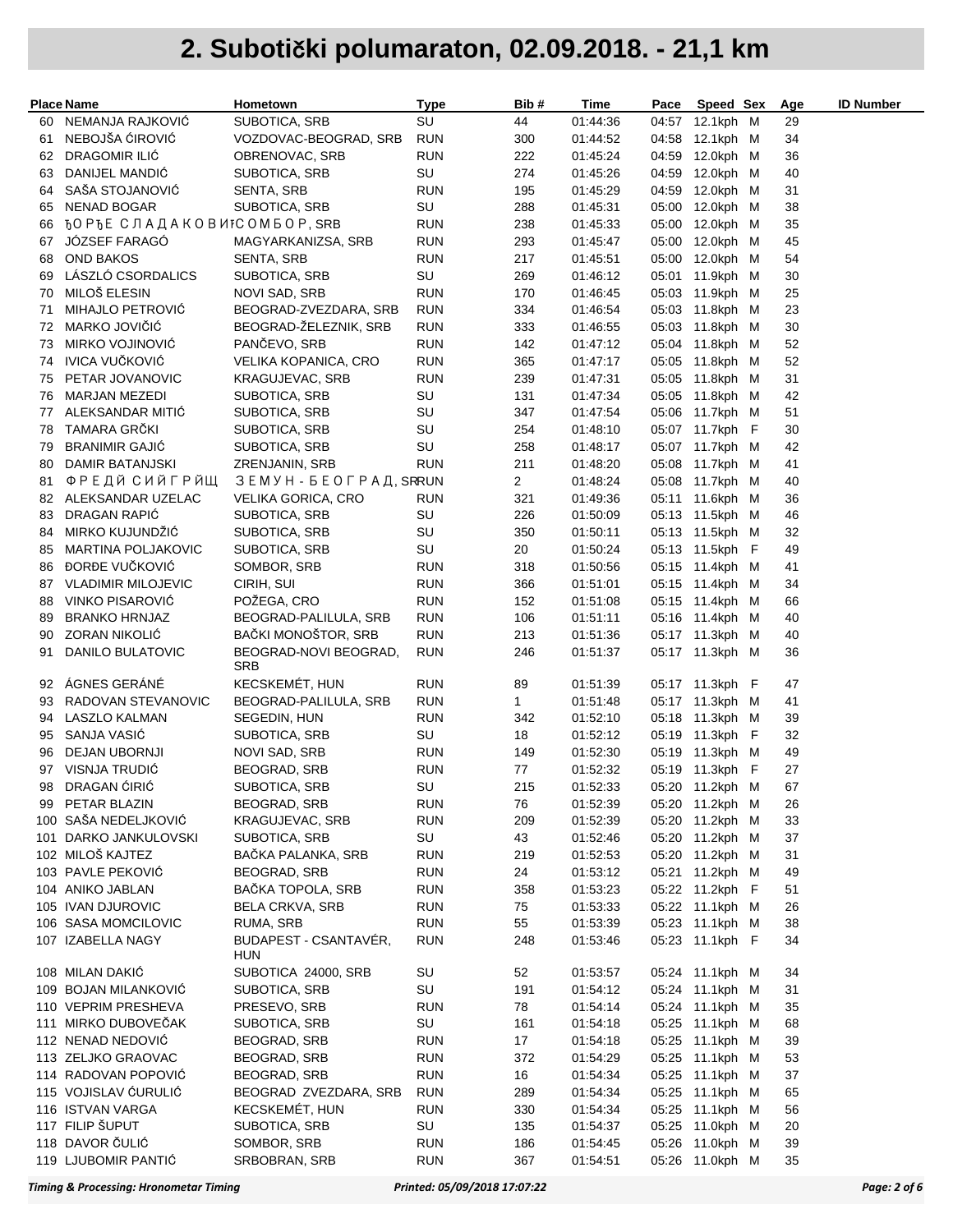|     | Place Name              | Hometown                 | Type       | Bib# | Time     | Pace  | Speed Sex       | <u>Age</u> | <b>ID Number</b> |
|-----|-------------------------|--------------------------|------------|------|----------|-------|-----------------|------------|------------------|
|     | 120 IGOR MARKOVIĆ       | BEOGRAD ZVEZDARA, SRB    | <b>RUN</b> | 15   | 01:54:57 | 05:26 | 11.0kph M       | 42         |                  |
|     | 121 DEJAN ŠPANOVIĆ      | <b>BEOGRAD, SRB</b>      | <b>RUN</b> | 338  | 01:55:01 | 05:27 | 11.0kph M       | 33         |                  |
|     | 122 MAGDOLNA T.NAGY     | <b>KECSKEMET, HUN</b>    | <b>RUN</b> | 329  | 01:55:23 | 05:28 | 11.0kph F       | 64         |                  |
|     | 123 TIHOMIR MILOŠEVIĆ   | N. BEOGRAD, SRB          | <b>RUN</b> | 313  | 01:55:26 | 05:28 | 11.0kph M       | 41         |                  |
|     | 124 BOGDAN TRBOJEVIĆ    | SUBOTICA, SRB            | SU         | 87   | 01:56:08 | 05:30 | 10.9kph M       | 56         |                  |
|     | 125 DUŠICA VILOV        | SUBOTICA, SRB            | SU         | 150  | 01:56:42 | 05:31 | 10.8kph F       | 30         |                  |
|     | 126 VOLKER SCHMITT      | FRANKFURT AM MAIN, GER   | <b>RUN</b> | 67   | 01:56:46 |       | 05:32 10.8kph M | 44         |                  |
|     | 127 BRANISLAV SUKNOVIC  | FRANKFURT AM MAIN, GER   | <b>RUN</b> | 263  | 01:56:47 |       | 05:32 10.8kph M | 54         |                  |
|     | 128 MILAN JOVANOVIĆ     | SUBOTICA, SRB            | SU         | 351  | 01:57:03 | 05:32 | 10.8kph M       | 48         |                  |
|     | 129 IGOR BAKOŠ          | BAČKA PALANKA, SRB       | <b>RUN</b> | 193  | 01:57:07 | 05:33 | 10.8kph M       | 34         |                  |
|     | 130 NEBOJŠA TRAJKOVIĆ   | LESKOVAC, SRB            | <b>RUN</b> | 305  | 01:57:17 | 05:33 | 10.8kph M       | 35         |                  |
|     | 131 ROBERT LENGYEL      | SZEGED, SRB              | <b>RUN</b> | 370  | 01:57:19 | 05:33 | 10.8kph M       | 36         |                  |
|     | 132 ALBERT BOROS        | SUBOTICA, SRB            | SU         | 30   | 01:57:23 | 05:33 | 10.8kph M       | 36         |                  |
|     | 133 DAVOR BALAC         | SUBOTICA, SRB            | SU         | 176  | 01:57:38 |       | 05:34 10.8kph M | 43         |                  |
|     | 134 MODEST DULIĆ        | SUBOTICA, SRB            | SU         | 349  | 01:57:40 |       | 05:34 10.8kph M | 45         |                  |
|     | 135 SINIŠA UBOVIĆ       | BEOGRAD, SRB             | <b>RUN</b> | 379  | 01:58:12 | 05:36 | 10.7kph M       | 45         |                  |
|     |                         |                          |            |      |          |       |                 |            |                  |
|     | 136 BOZO STULA          | BEOGRAD -, SRB           | <b>RUN</b> | 235  | 01:58:19 | 05:36 | 10.7kph M       | 71         |                  |
|     | 137 KHOP BAHADUR GURUNG | NOVI SAD, SRB            | <b>RUN</b> | 375  | 01:58:25 | 05:36 | 10.7kph M       | 58         |                  |
| 138 | MARIJAN BRUS            | POŽEGA, CRO              | <b>RUN</b> | 177  | 01:58:28 | 05:36 | 10.7kph M       | 61         |                  |
|     | 139 ISTVÁN LÉVAI        | DEBRECEN, HUN            | <b>RUN</b> | 208  | 01:58:33 |       | 05:37 10.7kph M | 50         |                  |
| 140 | <b>JUDIT BARANTAI</b>   | <b>BUDAPEST, HUN</b>     | <b>RUN</b> | 348  | 01:58:36 |       | 05:37 10.7kph F | 49         |                  |
|     | 141 GORAN ŽIVANOVIĆ     | KRAGUJEVAC, SRB          | <b>RUN</b> | 146  | 01:58:41 |       | 05:37 10.7kph M | 49         |                  |
|     | 142 NEMANJA BUNJEVACKI  | ZRENJANIN, SRB           | <b>RUN</b> | 291  | 01:58:51 |       | 05:37 10.7kph M | 23         |                  |
|     | 143 NENAD GRKOVIĆ       | SUBOTICA, SRB            | SU         | 48   | 01:58:57 | 05:38 | 10.6kph M       | 38         |                  |
|     | 144 IVANA BUDINSKI      | <b>RUSKI KRSTUR, SRB</b> | <b>RUN</b> | 36   | 01:59:06 | 05:38 | 10.6kph F       | 31         |                  |
|     | 145 MILICA STOJŠIĆ      | NOVI SAD, SRB            | <b>RUN</b> | 3    | 01:59:24 | 05:39 | 10.6kph F       | 34         |                  |
|     | 146 ZOLTAN BORI         | SZEGED, HUN              | <b>RUN</b> | 172  | 01:59:46 | 05:40 | 10.6kph M       | 45         |                  |
|     | 147 ARPAD ŠARKEZI       | SOMBOR, SRB              | <b>RUN</b> | 207  | 01:59:54 | 05:40 | 10.6kph M       | 70         |                  |
|     | 148 ODOBAŠIĆ TIJANA     | Sombor, Srb              | <b>RUN</b> | 206  | 01:59:55 | 05:40 | 10.6kph F       | 29         |                  |
|     | 149 ANA BARAŠEVIĆ       | SUBOTICA 24000, SRB      | SU         | 262  | 02:00:14 | 05:41 | 10.5kph F       | 43         |                  |
|     | 150 IVANA MARGETIĆ      | SUBOTICA, SRB            | SU         | 261  | 02:00:14 | 05:41 | 10.5kph F       | 33         |                  |
| 151 | MAJA VUKIĆEVĆ           | BEOGRA, SRB              | <b>RUN</b> | 368  | 02:00:27 |       | 05:42 10.5kph F | 33         |                  |
|     | 152 ALEKSANDAR ILIĆ     | <b>KRALJEVO, SRB</b>     | <b>RUN</b> | 151  | 02:00:34 |       | 05:42 10.5kph M | 56         |                  |
|     | 153 BOJANA MARIC        | SOMBOR, SRB              | <b>RUN</b> | 178  | 02:00:34 |       | 05:42 10.5kph F | 34         |                  |
|     | 154 LEVENTE GATI        | <b>BUDAPEST, HUN</b>     | <b>RUN</b> | 120  | 02:01:43 | 05:46 | 10.4kph M       | 59         |                  |
|     | 155 AGNES RUZSA         | SUBOTICA, SRB            | SU         | 79   | 02:01:44 | 05:46 | 10.4kph F       | 25         |                  |
|     | 156 ZSOLT ANTAL         | <b>KECSKEMET, HUN</b>    | <b>RUN</b> | 371  | 02:01:48 | 05:46 | 10.4kph M       | 37         |                  |
|     | 157 JASMIN KAPETANOVIC  | SUBOTICA 24000, SRB      | SU         | 168  | 02:02:28 | 05:48 | 10.3kph M       | 52         |                  |
|     | 158 OVE LUND            | OSLO, NOR                | <b>RUN</b> | 116  | 02:02:37 |       | 05:48 10.3kph M | 63         |                  |
|     | 159 ANETT KELEMEN       | PILISVÖRÖSVÁR, HUN       | <b>RUN</b> | 264  | 02:02:41 |       | 05:48 10.3kph F | 31         |                  |
|     | 160 BOGDAN ĐORĐEVIC     | NOVI SAD, SRB            | <b>RUN</b> | 148  | 02:02:52 |       | 05:49 10.3kph M | 31         |                  |
|     | 161 MOMIR VRANJEŠ       | SUBOTICA, SRB            | SU         | 335  | 02:03:06 |       | 05:50 10.3kph M | 28         |                  |
|     | 162 DAMIR BUBIĆ         | SUBOTICA, SRB            | SU         | 314  | 02:03:09 | 05:50 | 10.3kph M       | 32         |                  |
|     | 163 PREDRAG JANKOVIC    | BEOGRAD -, SRB           | <b>RUN</b> | 234  | 02:03:34 | 05:51 | 10.2kph M       | 73         |                  |
|     | 164 SAŠA VARGA          | SUBOTICA, SRB            | SU         | 73   | 02:03:34 | 05:51 | 10.2kph M       | 43         |                  |
|     | 165 MIŠO GULJAŠ         | SUBOTICA, SRB            | SU         | 29   | 02:03:45 | 05:51 | 10.2kph M       | 40         |                  |
|     | 166 SIMEON ŠKORO        | BEOGRAD VOZDOVAC, SRB    | <b>RUN</b> | 250  | 02:03:57 |       | 05:52 10.2kph M | 25         |                  |
|     | 167 LEVENTE DR. SZABÓ   | <b>BUDAPEST, HUN</b>     | <b>RUN</b> | 88   | 02:04:00 |       | 05:52 10.2kph M | 50         |                  |
|     | 168 ZLATKO BEDIĆ        | SUBOTICA, SRB            | SU         | 65   | 02:04:05 |       | 05:52 10.2kph M | 41         |                  |
|     | 169 NIKOLA RANKOVIĆ     | <b>BEOGRAD, SRB</b>      | <b>RUN</b> | 324  | 02:04:30 |       | 05:54 10.2kph M | 31         |                  |
|     | 170 ZOLTAN GORTVA       | BECEJ, SRB               | <b>RUN</b> | 276  | 02:04:37 |       | 05:54 10.2kph M | 42         |                  |
| 171 | ERIKA POLJAKOVIC NAĐ    | ČANTAVIR, SRB            | <b>RUN</b> | 60   | 02:04:45 |       | 05:54 10.1kph F | 50         |                  |
|     | 172 NIKOLA MARKOVIĆ     | <b>BEOGRAD, SRB</b>      | <b>RUN</b> | 42   | 02:05:00 | 05:55 | 10.1kph M       | 38         |                  |
|     | 173 GIACOMO BOSISIO     | <b>BEOGRAD, SRB</b>      | <b>RUN</b> | 81   | 02:05:13 | 05:56 | 10.1kph M       | 39         |                  |
|     | 174 DRAGAN DJURDJEVIC   | DUBOTICA, SRB            | <b>RUN</b> | 147  | 02:05:14 | 05:56 | 10.1kph M       | 47         |                  |
|     | 175 IGOR VIDIÓ          | SUBOTICA, SRB            | SU         | 337  | 02:05:16 | 05:56 | 10.1kph M       | 26         |                  |
|     | 176 SANJA GORTVA        | BECEJ, SRB               | <b>RUN</b> | 278  | 02:05:19 | 05:56 | 10.1kph F       | 34         |                  |
|     | 177 IVAN TORER          | NOVI SAD, SRB            | <b>RUN</b> | 266  | 02:05:23 | 05:56 | 10.1kph M       | 53         |                  |
|     | 178 ANDRAS CHANYI       | SUBOTICA, SRB            | SU         | 339  | 02:05:24 | 05:56 | 10.1kph M       | 37         |                  |
|     | 179 SZILVIA DR. FÉNYESI | <b>BUDAPEST, HUN</b>     | <b>RUN</b> | 86   | 02:05:35 |       | 05:57 10.1kph F | 48         |                  |
|     | 180 IVAN NEŠIĆ          | BEOGRAD, SRB             | <b>RUN</b> | 46   | 02:06:00 | 05:58 | 10.0kph M       | 42         |                  |
|     | 181 IVAN GLIGORIJEVIĆ   | BEOGRAD, SRB             |            | 47   |          |       | 05:58 10.0kph M | 42         |                  |
|     |                         |                          | <b>RUN</b> |      | 02:06:00 |       |                 |            |                  |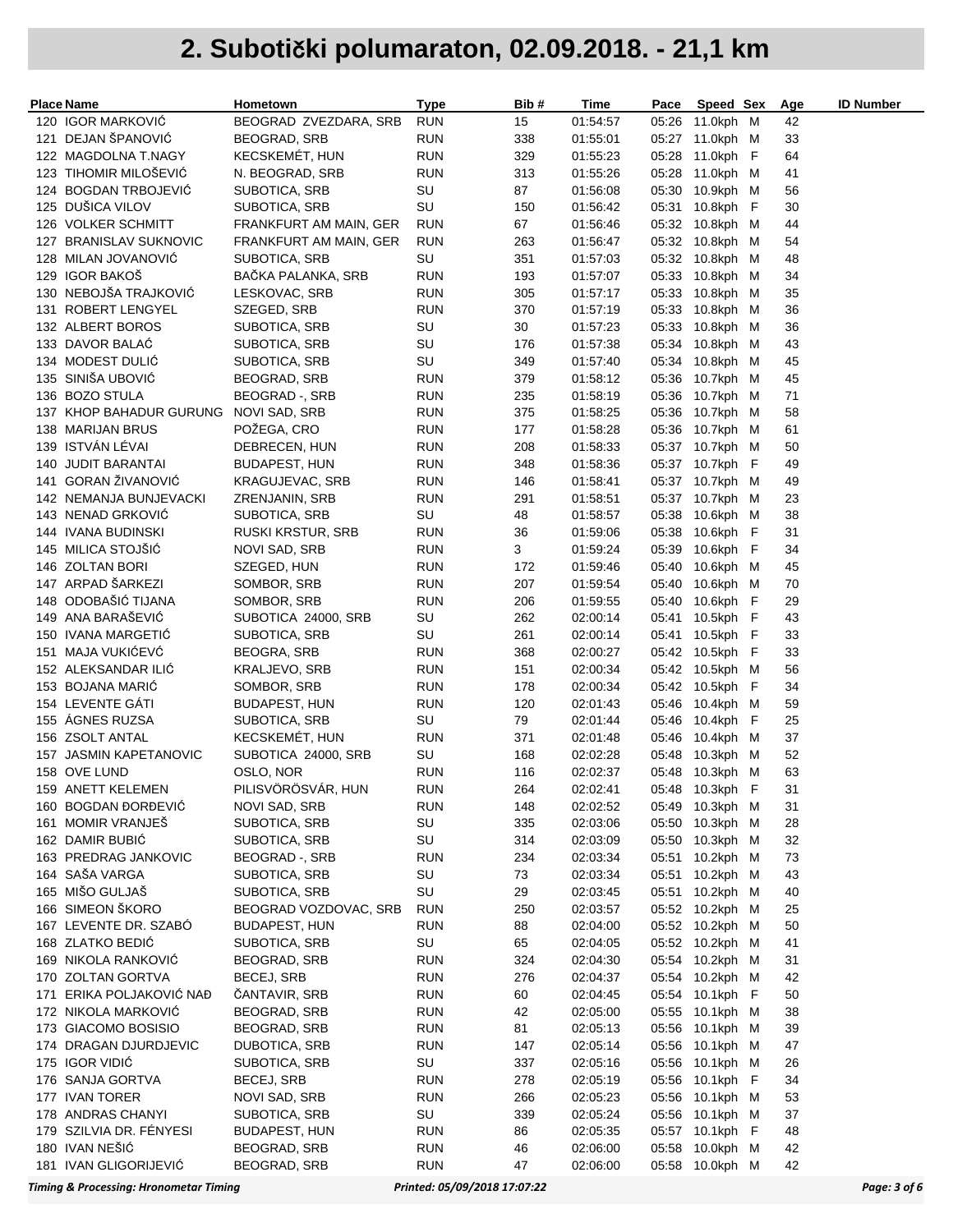| <b>Place Name</b>                      | Hometown                           | <b>Type</b>              | Bib#           | Time                 | Pace           | Speed Sex            |   | Age      | <b>ID Number</b> |
|----------------------------------------|------------------------------------|--------------------------|----------------|----------------------|----------------|----------------------|---|----------|------------------|
| 182 MIROSLAV LAZOVIĆ                   | BEOGRAD - ŽELEZNIK, SRB            | <b>RUN</b>               | 183            | 02:06:02             | 05:58          | 10.0kph M            |   | 48       |                  |
| 183 NEMANJA VELJKOVIĆ                  | BEOGRAD - NOVI BEOGRAD,            | <b>RUN</b>               | 197            | 02:06:15             |                | 05:58 10.0kph M      |   | 28       |                  |
|                                        | SRB                                |                          |                |                      |                |                      |   |          |                  |
| 184 NEVENA TOPLIČIĆ                    | BEOGRAD ZEMUN, SRB                 | <b>RUN</b>               | 344            | 02:06:44             |                | 06:00 10.0kph F      |   | 26       |                  |
| 185 ANDELIJA OGNJANOVIĆ                | JAGODINA, SRB                      | RUN                      | 156            | 02:07:01             | 06:01          | 10.0kph F            |   | 35       |                  |
| 186 ZOLTAN MOLNAR GABOR                | SENTA, SRB                         | <b>RUN</b>               | 221            | 02:07:24             | 06:02          | 9.9kph               | M | 50       |                  |
| 187 NEMANJA ALEKSIC                    | SUBOICA, SRB                       | SU                       | 345            | 02:07:25             | 06:02          | 9.9kph               | M | 18       |                  |
| 188 STEVAN PRÓIÓ                       | SUBOTICA, SRB                      | SU                       | 384            | 02:07:26             | 06:02          | 9.9kph               | м | 19       |                  |
| 189 ZELJKO KUJUNDZIC                   | WIEN, AUT                          | <b>RUN</b>               | 284            | 02:07:35             | 06:02          | 9.9kph               | M | 45       |                  |
| 190 TAMARA RNJAK                       | SOMBOR, SRB                        | <b>RUN</b>               | 58             | 02:07:45             | 06:03          | 9.9kph               | F | 41       |                  |
| 191 SZABOLCS KAPITÁNY                  | BEZDAN, SRB                        | <b>RUN</b>               | 160            | 02:07:49             | 06:03          | 9.9kph               | м | 21       |                  |
| 192 ZORICA MILUTIN                     | SOMBOR, SRB                        | <b>RUN</b>               | 247            | 02:08:09             | 06:04          | 9.9kph               | F | 43       |                  |
| 193 BRANKA SRETENOVIC                  | BEOGRAD-VOŽDOVAC, SRB              | <b>RUN</b>               | 110            | 02:08:11             | 06:04          | 9.9kph               | F | 37       |                  |
| 194 MILENKO NIKOLIĆ                    | BEOGRAD - RAKOVICA, SRB            | <b>RUN</b>               | 327            | 02:08:15             | 06:04          | 9.9kph               | M | 32       |                  |
| 195 TATJANA GRBOVIC                    | NOVI SAD, SRB                      | RUN                      | 374            | 02:08:26             | 06:05          | 9.9kph               | F | 51       |                  |
| 196 BRANKA VELIČKOVIĆ                  | NOVI SAD, SRB                      | <b>RUN</b>               | 220            | 02:08:27             | 06:05          | 9.9kph               | F | 37       |                  |
| 197 VASA VORKAPIĆ                      | <b>INDIJA, SRB</b>                 | <b>RUN</b>               | 92             | 02:08:28             | 06:05          | 9.9kph               | м | 33       |                  |
| 198 ELVIR RAKIPOVIĆ                    | OSIJEK, CRO                        | <b>RUN</b>               | 377            | 02:08:28             | 06:05          | 9.9kph               | м | 48       |                  |
| 199 RADOVAN RADULOVIC                  | SUBOTICA, SRB                      | SU                       | 317            | 02:08:54             | 06:06          | 9.8kph               | м | 66       |                  |
| 200 IGOR SKENDEROVIC                   | SUBOTICA, SRB                      | SU                       | 26             | 02:09:00             | 06:06          | 9.8kph               | м | 46       |                  |
| 201 ANDOR LUHOVIC                      | SUBOTICA, SRB                      | SU                       | 64             | 02:09:12             | 06:07          | 9.8kph               | м | 36       |                  |
| 202 GUSTAV RAFAI                       | SUBOTICA, SRB                      | SU                       | 104            | 02:09:22             | 06:07          | 9.8kph               | м | 64       |                  |
| 203 BENE SAROLTA                       | KŐVÁGÓSZŐLŐS, HUN                  | <b>RUN</b>               | 133            | 02:09:25             | 06:07          | 9.8kph               | F | 51       |                  |
| 204 TAMAŠ HELFRIH                      | SUBOTICA, SRB                      | SU                       | 25             | 02:09:37             | 06:08          | 9.8kph               | м | 34       |                  |
| 205 DEJAN RELJIN                       | BEOGRAD, SRB                       | <b>RUN</b>               | 309            | 02:09:37             | 06:08          | 9.8kph               | м | 35       |                  |
| 206 ALEKSANDAR VUGDELIJA SUBOTICA, SRB |                                    | SU                       | 63             | 02:09:44             | 06:08          | 9.8kph               | м | 47       |                  |
| 207 ЉУБИША БЕРЕЊИ                      | C Y E O T <i>H</i> LL A , SRB      | SU                       | 353            | 02:09:44             | 06:08          | 9.8kph               | M | 18       |                  |
| 208 РАДАН ОРАШАНИН NOVISAD, SRB        |                                    | <b>RUN</b>               | 354            | 02:09:46             | 06:08          | 9.8kph               | м | 20       |                  |
| 209 SRDJAN SAULIĆ                      | SUBOTICA 24000, SRB                | SU                       | 236            | 02:09:49             | 06:09          | 9.8kph               | м | 39       |                  |
| 210 DALIBOR HORVACKI                   | SUBOTICA, SRB                      | SU                       | 259            | 02:09:57             | 06:09          | 9.7kph               | M | 39       |                  |
| 211 EMIL LULIĆ                         | SUBOTICA, SRB                      | SU                       | 101            | 02:10:01             | 06:09          | 9.7kph               | M | 28       |                  |
| 212 ANNA MÁRKI                         | SUBOTICA, SRB                      | SU                       | 4              | 02:10:01             | 06:09          | 9.7kph               | F | 30       |                  |
| 213 ANDOR KOZA                         | SUBOTICA, SRB                      | SU                       | 189            | 02:10:01             | 06:09          | 9.7kph               | м | 34       |                  |
| 214 MATIJA HEMI                        | SUBOTICA, SRB                      | SU                       | 162            | 02:10:08             | 06:10          | 9.7kph               | м | 45       |                  |
| 215 ANDRÁS SZABÓ                       | DUNAUJVAROS, HUN                   | <b>RUN</b>               | 166            | 02:10:24             | 06:10          | 9.7kph               | м | 38       |                  |
| 216 ZOLTAN PAP                         | MALE PIJACE, SRB                   | <b>RUN</b>               | 230            | 02:10:24             | 06:10          | 9.7kph               | M | 33       |                  |
| 217 BOŠKO JERKOVIĆ                     | SOMBOR, SRB                        | <b>RUN</b>               | 270            | 02:10:53             | 06:12          | 9.7kph               | м | 63       |                  |
| 218 JASNA MILOŠEVIĆ                    | SUBOTICA, SRB                      | SU                       | 14             | 02:11:08             | 06:12          | 9.7kph               | F | 40       |                  |
| 219 ÁRPÁD FREMOND                      | PAČIR, SRB                         | <b>RUN</b>               | 54             | 02:11:37             | 06:14          | 9.6kph               | м | 37       |                  |
| 220 VELJKO BAJIĆ                       | LAJKOVAC, SRB                      | <b>RUN</b>               | 72             | 02:11:38             |                | 06:14 9.6kph         | M | 32       |                  |
| 221 ILIJA ĐUKANOVIĆ                    | SUBOTICA, SRB                      | SU                       | 140            | 02:11:49             | 06:14          | 9.6kph M             |   | 40       |                  |
| 222 MARINA VIDAKOVIĆ                   | OBRENOVAC, SRB                     | <b>RUN</b>               | 93             | 02:11:56             | 06:15          | 9.6kph               | F | 36       |                  |
| 223 JÓZSEF ADORJÁN                     | PAKS, HUN                          | <b>RUN</b>               | 356            | 02:11:58             | 06:15          | 9.6kph               | M | 62       |                  |
| 224 IGOR RADOŠ                         | NOVI SAD, SRB                      | <b>RUN</b>               | 241            | 02:12:01             | 06:15          | 9.6kph M             |   | 48       |                  |
| 225 DIJANA ŠARČEVIĆ                    | SUBOTICA, SRB                      | SU                       | 113            | 02:12:23             | 06:16          | 9.6kph               | F | 39       |                  |
| 226 LÁSZLÓ KASZA                       | SZÉKESFEHÉRVÁR, HUN                | <b>RUN</b>               | 125            | 02:12:24             | 06:16          | 9.6kph               | м | 62       |                  |
| 227 JUDIT TIMÁR                        | SZÉKESFEHÉRVÁR, HUN                | <b>RUN</b>               | 157            | 02:12:24             | 06:16          | 9.6kph               | F | 43       |                  |
| 228 SZILVIA MÁHONFAI                   | PÉCS, HUN                          | <b>RUN</b>               | 159            | 02:12:37             | 06:17          | 9.5kph               | F | 55       |                  |
| 229 HRVOJE PAVLOVIĆ                    | OSIJEK, CRO                        | <b>RUN</b>               | 123            | 02:12:46             | 06:17          | 9.5kph               | M | 44       |                  |
| 230 MARTIN JURCEK                      | SUBOTICA 24000, SRB                | SU                       | 155            | 02:12:50             | 06:17          | 9.5kph               | M | 20       |                  |
| 231 DRAGANA TABAKOVIC                  | SUBOICA, SRB                       | SU                       | 311            | 02:13:06             | 06:18          | 9.5kph               | F | 36       |                  |
| 232 NENAD PAVLOVIC                     | SUBOTICA 24000, SRB                | SU                       | 173            | 02:13:23             | 06:19          | 9.5kph               | м | 42       |                  |
| 233 BRANKO ŠARAC                       | LOVĆENAC, SRB                      | <b>RUN</b>               | 192            | 02:13:24             | 06:19          | 9.5kph               | м | 30       |                  |
| 234 PREDRAG VEJIN                      | APATIN, SRB                        | <b>RUN</b>               | 136            | 02:13:27             | 06:19          | 9.5kph               | м | 51       |                  |
| 235 DARKO TRAJKOVIĆ                    | ZRENJANIN, SRB                     | <b>RUN</b>               | 143            | 02:13:55             | 06:20          | 9.5kph               | м | 28       |                  |
| 236 NEVENA POPOVIĆ                     | VOZDOVAC-BEOGRAD, SRB              | <b>RUN</b>               | $\overline{7}$ | 02:13:57             | 06:20          | 9.5kph F             |   | 38       |                  |
| 237 TIJANA RADULOVIĆ                   | BEOGRAD NOVI BEOGRAD,<br>SRB       | <b>RUN</b>               | 31             | 02:13:58             | 06:20          | 9.5kph               | F | 39       |                  |
| 238 IVANA KOSTIC                       | BEOGRAD - MIRIJEVO110,<br>SRB      | <b>RUN</b>               | 255            | 02:13:59             | 06:20          | 9.4kph F             |   | 33       |                  |
| 239 ISIDORA BAJIĆ<br>240 ELVIR NUHOVIC | MLADENOVAC, SRB<br>NOVI PAZAR, SRB | <b>RUN</b><br><b>RUN</b> | 328<br>227     | 02:14:01<br>02:14:07 | 06:21<br>06:21 | 9.4kph F<br>9.4kph M |   | 24<br>43 |                  |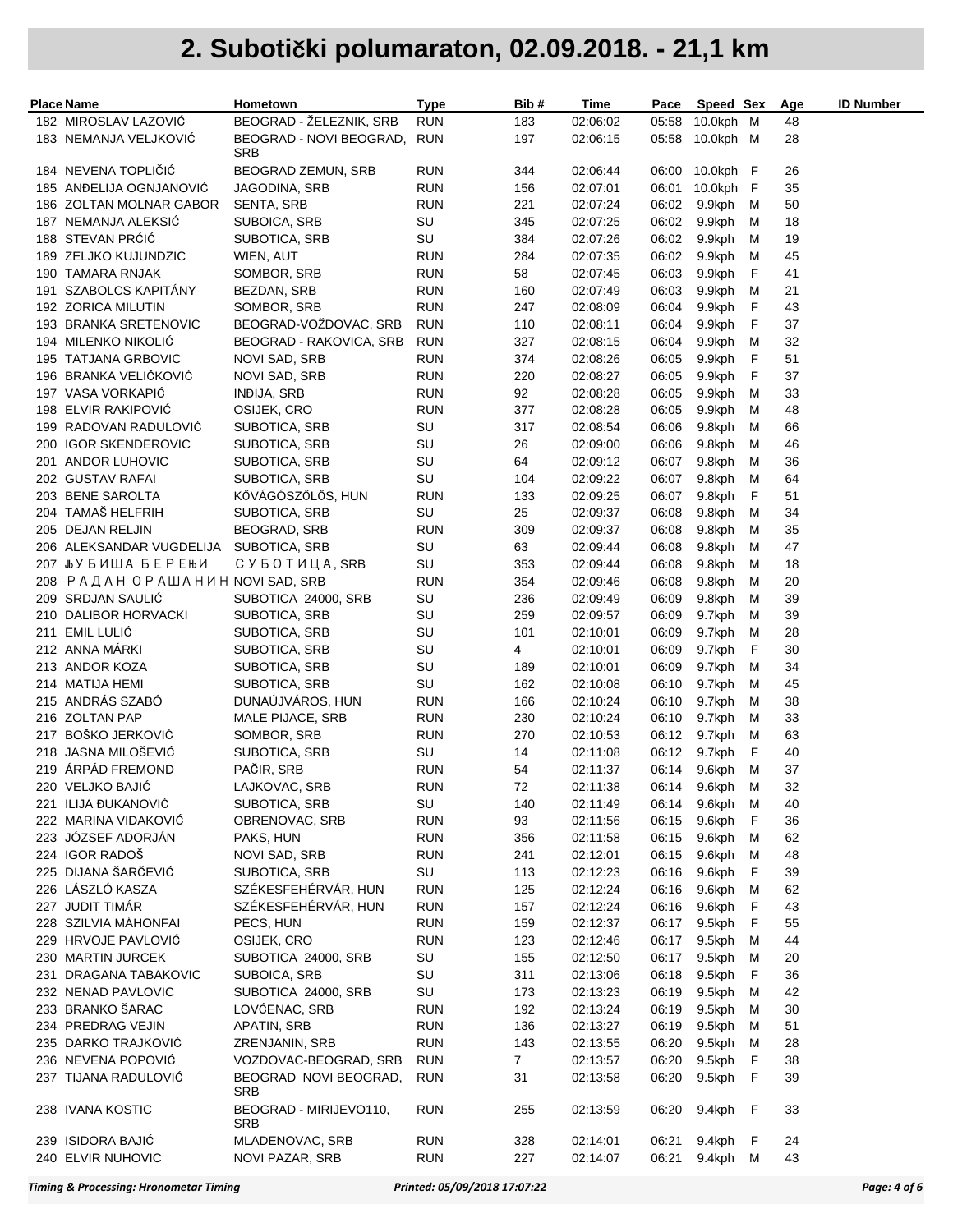| <b>Place Name</b>                           | Hometown                       | <b>Type</b>      | Bib#       | Time                 | Pace           | Speed Sex        |        | Age      | <b>ID Number</b> |
|---------------------------------------------|--------------------------------|------------------|------------|----------------------|----------------|------------------|--------|----------|------------------|
| 241 ATTILA SARNYAI                          | MAGYARKANIZSA, SRB             | <b>RUN</b>       | 292        | 02:14:32             | 06:22          | 9.4kph           | M      | 46       |                  |
| 242 VUK VUKMIROVIC                          | BEOGRAD -, SRB                 | <b>RUN</b>       | 228        | 02:14:54             | 06:23          | 9.4kph M         |        | 71       |                  |
| 243 SONJA OROS                              | SUBOTICA, SRB                  | SU               | 61         | 02:15:14             | 06:24          | 9.4kph           | F      | 39       |                  |
| 244 SLOBODAN TODOROVIĆ                      | SUBOTICA 24000, SRB            | SU               | 257        | 02:15:20             | 06:24          | 9.4kph           | M      | 31       |                  |
| 245 MILICA VUČETIĆ                          | BEOGRAD, SRB                   | <b>RUN</b>       | 10         | 02:15:21             | 06:24          | 9.4kph           | F      | 33       |                  |
| 246 BOJAN VOJNIC TUNIC                      | SUBOTICA, SRB                  | SU               | 253        | 02:15:27             | 06:25          | 9.3kph           | м      | 27       |                  |
| 247 VUK DAMJANOVIC                          | <b>BEOGRAD, SRB</b>            | <b>RUN</b>       | 97         | 02:15:50             | 06:26          | 9.3kph           | M      | 27       |                  |
| 248 KRISZTINA MILODANOVIC                   | SZABADKA, SRB                  | SU               | 249        | 02:15:54             | 06:26          | 9.3kph           | F      | 49       |                  |
| 249 MILANA MARICIC                          | ZRENJANIN, SRB                 | <b>RUN</b>       | 214        | 02:15:59             | 06:26          | 9.3kph           | F      | 25       |                  |
| 250 ДРАГАН ПРОДАНО IБЕЧЕЈ, SRB              |                                | <b>RUN</b>       | 175        | 02:16:03             | 06:26          | 9.3kph           | м      | 41       |                  |
| 251 VIKTOR BOROS                            | KISKUNHALAS, HUN               | <b>RUN</b>       | 355        | 02:16:04             | 06:26          | 9.3kph           | м      | 37       |                  |
| 252 NINOSLAV SEVIC                          | <b>BEOGRAD, SRB</b>            | <b>RUN</b>       | 242        | 02:16:43             | 06:28          | 9.3kph           | м      | 41       |                  |
| 253 OLIVERA ŠURDIĆ                          | VOZDOVAC-BEOGRAD, SRB          | <b>RUN</b>       | 297        | 02:17:00             | 06:29          | 9.2kph           | F      | 32       |                  |
| 254 NIKOLA LUGONJA                          | SUBOTICA 24000, SRB            | SU               | 252        | 02:17:18             | 06:30          | 9.2kph           | M      | 20       |                  |
| 255 LIDIJA PETROVIĆ                         | <b>BEOGRAD, SRB</b>            | <b>RUN</b>       | 39         | 02:17:20             | 06:30          | 9.2kph           | F      | 54       |                  |
| 256 SANDOR NAGY                             | DEBRECEN, HUN                  | <b>RUN</b>       | 117        | 02:17:39             | 06:31          | 9.2kph           | M      | 59       |                  |
| 257 IVANA MARKOVIĆ                          | SUBOTICA, SRB                  | SU               | 268        | 02:18:22             | 06:33          | 9.2kph           | F      | 25       |                  |
| 258 GORAN OLAH                              | ODZACI, SRB                    | <b>RUN</b>       | 210        | 02:18:52             | 06:34          | 9.1kph           | м      | 43       |                  |
| 259 NATAŠA PRĆIĆ                            | SUBOTICA, SRB                  | SU               | 9          | 02:19:04             | 06:35          | 9.1kph           | F      | 31       |                  |
| 260 ANETTE DEÁK                             | SZEGED, HUN                    | <b>RUN</b>       | 277        | 02:19:09             | 06:35          | 9.1kph           | F      | 32       |                  |
| 261 KAROLINA MADARAS                        | PALIC, SRB                     | <b>RUN</b>       | 271        | 02:19:11             | 06:35          | 9.1kph           | F      | 42       |                  |
| 262 EDIT TANCOS                             | PALIC, SRB                     | <b>RUN</b>       | 272        | 02:19:12             | 06:35          | 9.1kph           | F      | 56       |                  |
| 263 VASILIJA JOKSIMOVIC<br>264 CSABA BIRKÁS | BEOGRQD, SRB                   | <b>RUN</b>       | 285        | 02:19:12             | 06:35          | 9.1kph           | F<br>м | 25       |                  |
| 265 PETER SMUK                              | SUBOTICA, SRB<br>GYŐR, HUN     | SU<br><b>RUN</b> | 290<br>112 | 02:19:36<br>02:19:45 | 06:36<br>06:37 | 9.1kph<br>9.1kph | м      | 32<br>43 |                  |
| 266 ATTILA TOTH                             | PALICS, SRB                    | <b>RUN</b>       | 319        | 02:19:46             | 06:37          | 9.1kph           | M      | 34       |                  |
| 267 NADA BUNDIC                             | SUBOTICA, SRB                  | SU               | 280        | 02:20:18             | 06:38          | 9.0kph           | F      | 39       |                  |
| 268 MILENA SIMIC                            | <b>BEOGRAD, SRB</b>            | <b>RUN</b>       | 118        | 02:20:22             | 06:39          | 9.0kph           | F      | 32       |                  |
| 269 ILIJA IVOŠEVIĆ                          | BEOGRAD, SRB                   | <b>RUN</b>       | 69         | 02:20:23             | 06:39          | 9.0kph           | м      | 32       |                  |
| 270 BRANKO PEJOVIĆ                          | PALIĆ, SRB                     | <b>RUN</b>       | 8          | 02:20:56             | 06:40          | 9.0kph           | м      | 32       |                  |
| 271 BALINT JUHASZ                           | MALI IĐOŠ, SRB                 | <b>RUN</b>       | 71         | 02:21:06             | 06:41          | 9.0kph           | M      | 36       |                  |
| 272 JELENA PAUNOVIC                         | BEOGRAD, SRB                   | <b>RUN</b>       | 109        | 02:21:08             | 06:41          | 9.0kph           | F      | 40       |                  |
| 273 NEBOJSA MILJKOVIC                       | BEOGRAD, SRB                   | <b>RUN</b>       | 108        | 02:21:08             | 06:41          | 9.0kph           | м      | 50       |                  |
| 274 CSILLA PAPP                             | MALE PIJACE, SRB               | <b>RUN</b>       | 127        | 02:21:31             | 06:42          | 8.9kph           | F      | 30       |                  |
| 275 DEJAN MOMCILOVIC                        | RUMA, SRB                      | <b>RUN</b>       | 360        | 02:21:33             | 06:42          | 8.9kph           | M      | 43       |                  |
| 276 STEVAN MITRIC                           | SUBOTICA, SRB                  | SU               | 115        | 02:21:36             | 06:42          | 8.9kph           | м      | 20       |                  |
| 277 ADRIENN BACSI                           | SUBOTICA, SRB                  | SU               | 224        | 02:21:42             | 06:42          | 8.9kph           | F      | 31       |                  |
| 278 ДРАГАН ЗАРИЋ                            | C Y E O T <i>H</i> L A, SRB    | SU               | 352        | 02:21:47             | 06:43          | 8.9kph           | м      | 30       |                  |
| 279 BRANISLAV GRKOVIĆ                       | <b>BEOGRAD</b> -, SRB          | <b>RUN</b>       | 182        | 02:21:54             |                | 06:43 8.9kph M   |        | 40       |                  |
| 280 ZORICA VUKOV                            | PALIC, SRB                     | <b>RUN</b>       | 273        | 02:22:13             |                | 06:44 8.9kph     | F      | 59       |                  |
| 281 MIROSLAV DROBINA                        | VUKOVAR, CRO                   | RUN              | 198        | 02:22:31             |                | 06:45 8.9kph M   |        | 33       |                  |
| 282 DANIJEL SEKEŠAN                         | <b>VLADIMIROVAC, SRB</b>       | <b>RUN</b>       | 325        | 02:23:01             | 06:46          | 8.9kph           | M      | 23       |                  |
| 283 PETAR KAJNOVĆ                           | <b>KRAGUJEVAC, SRB</b>         | <b>RUN</b>       | 364        | 02:23:23             | 06:47          | 8.8kph           | M      | 53       |                  |
| 284 EDIT TRUNGEL MEŠTER                     | SUBOTICA, SRB                  | SU               | 316        | 02:23:25             | 06:47          | 8.8kph           | F      | 58       |                  |
| 285 LÁSZLÓ ERDÉLYI                          | SUBOTICA 24000, SRB            | SU               | 302        | 02:25:15             | 06:53          | 8.7kph           | M      | 53       |                  |
| 286 TOMISLAV ANTONIĆ                        | BEOGRAD, SRB                   | <b>RUN</b>       | 383        | 02:25:16             | 06:53          | 8.7kph           | M      | 31       |                  |
| 287 BRANISLAVA STEPANOV                     | BEČEJ, SRB                     | <b>RUN</b>       | 165        | 02:25:22             | 06:53          | 8.7kph           | F      | 33       |                  |
| 288 TATJANA RADIVOJEVIC                     | BEOGRAD-VRACAR, SRB            | <b>RUN</b>       | 85         | 02:25:25             | 06:53          | 8.7kph           | F      | 32       |                  |
| 289 GORANA FRANCIŠKOVIĆ                     | SUBOTICA, SRB                  | SU               | 279        | 02:26:41             | 06:57          | 8.6kph           | F      | 38       |                  |
| 290 ANNA KOVACS                             | SZEGED, HUN                    | <b>RUN</b>       | 361        | 02:26:41             | 06:57          | 8.6kph           | F      | 28       |                  |
| 291 BRANISLAV LALIĆ                         | SUBOTICA, SRB                  | SU               | 336        | 02:26:51             | 06:57          | 8.6kph           | м      | 32       |                  |
| 292 ALESANDAR ŠKILJEVIĆ<br>293 ŽOLT VINKLER | BEOGRAD, SRB                   | <b>RUN</b><br>SU | 363        | 02:26:57             | 06:57          | 8.6kph<br>8.6kph | M      | 43       |                  |
| 294 ZSOLT SZENDI                            | SUBOTICA, SRB<br>SUBOTICA, SRB | SU               | 202<br>6   | 02:27:02<br>02:27:02 | 06:58<br>06:58 | 8.6kph           | M      | 36<br>42 |                  |
| 295 GABRIELA MIKOVIC                        |                                | SU               |            |                      |                |                  | M<br>F | 38       |                  |
| 296 NENAD MIKOVIĆ                           | SUBOTICA, SRB<br>SBOTICA, SRB  | <b>RUN</b>       | 281<br>346 | 02:27:24<br>02:27:24 | 06:59<br>06:59 | 8.6kph<br>8.6kph | M      | 44       |                  |
| 297 MARINA PAREŽANIN                        | SUBOTICA 24000, SRB            | SU               | 223        | 02:27:55             | 07:00          | 8.6kph           | F      | 41       |                  |
| 298 BILJANA VEZMAR                          | SOMBOR, SRB                    | <b>RUN</b>       | 49         | 02:28:32             | 07:02          | 8.5kph           | F      | 50       |                  |
| 299 MAJA BODROŽIĆ                           | SOMBOR, SRB                    | <b>RUN</b>       | 53         | 02:28:33             | 07:02          | 8.5kph           | F      | 42       |                  |
| 300 BORIS PRÓIÓ                             | SUBOTICA, SRB                  | SU               | 343        | 02:28:48             | 07:03          | 8.5kph           | м      | 41       |                  |
| 301 ŽELJKO MILENKOVIĆ                       | DONJI TAVANKUT, SRB            | RUN              | 45         | 02:29:05             | 07:03          | 8.5kph M         |        | 55       |                  |
|                                             |                                |                  |            |                      |                |                  |        |          |                  |